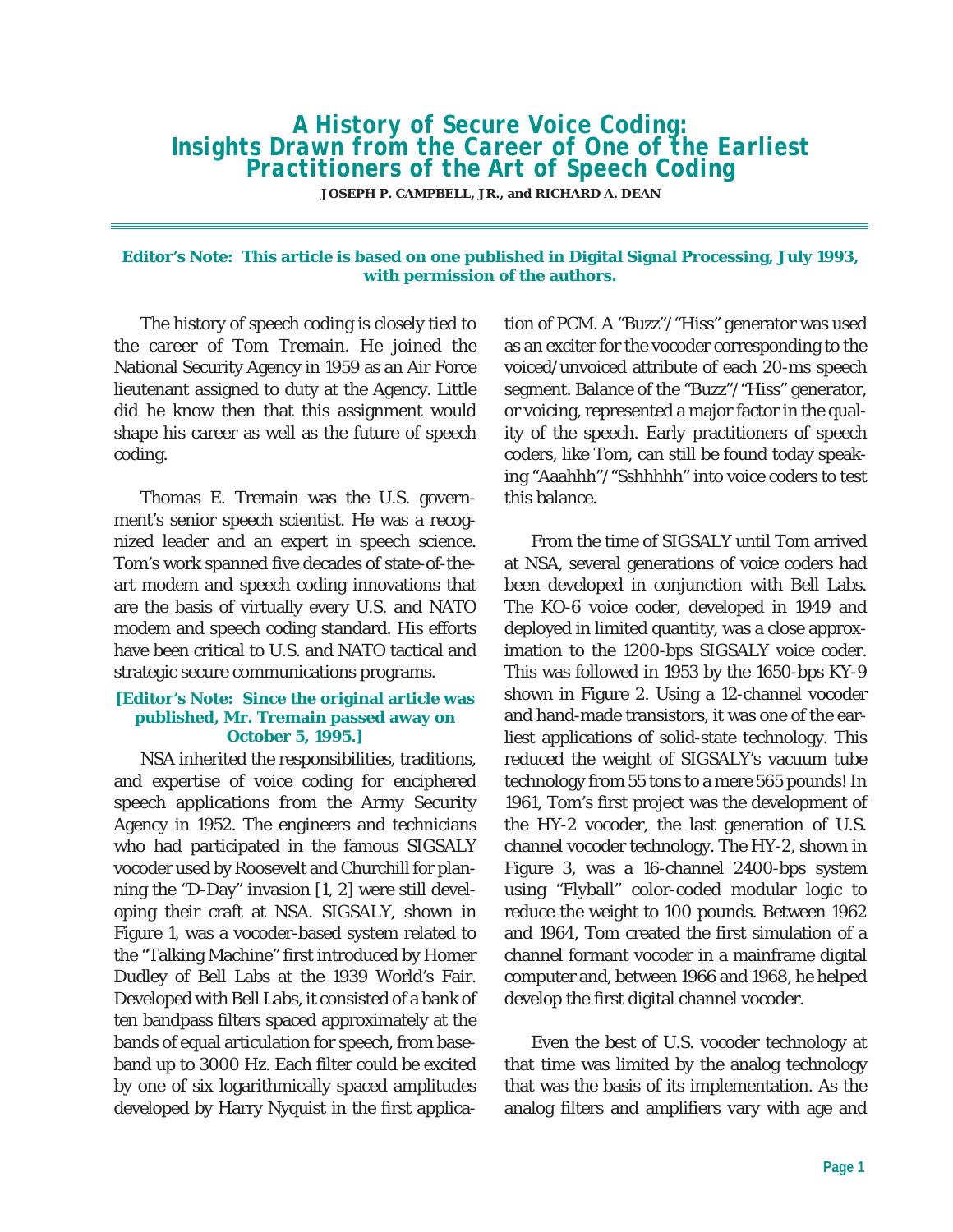

**Fig. 1. A view of SIGSALY through the rear doors of a tractor trailer. The first real-time secure voice system, circa 1944**

temperature, so does the sensitive tracking required between the speech analyzer and speech synthesizer. Performance in the field never approached laboratory performance; users, starting with Churchill and Roosevelt [2], were reluctant to use systems that had a synthetic "Donald Duck" quality. President Johnson refused to use the HY-2 because of its poor quality and, as a result, deployment was limited.

Tom's most significant contribution to voice coding was in seeing the possibilities of digital signal processing for voice. In an era when the state of the art was analog tuned circuits, Tom imagined a change to computer-based processing of speech – a radical shift in thinking. Tom pioneered this new approach, again collaborating with Bell Labs, to develop the Linear Predictive

Coding (LPC) generation of voice coders. Tom's predecessors and contemporaries never quite understood how the deck of punched cards he carried down the hall to a Honeywell computer was ever going to result in a vocoder. Tom developed the subtle techniques necessary to load and invert a matrix in real time in the fixed-point arithmetic necessary for such an operation. A former director of research at NSA ridiculed Tom for suggesting such an outlandish proposal; that very method is common practice today. So that systems could run faster on the computers of the day, he developed new constructs, such as the Average Magnitude Difference Function (AMDF) as a replacement for the multiply-intensive autocorrelation function. Finally, in 1974 Tom demonstrated the first real-time computer simulation of LPC-10 on the CSP-30 computer, a mile-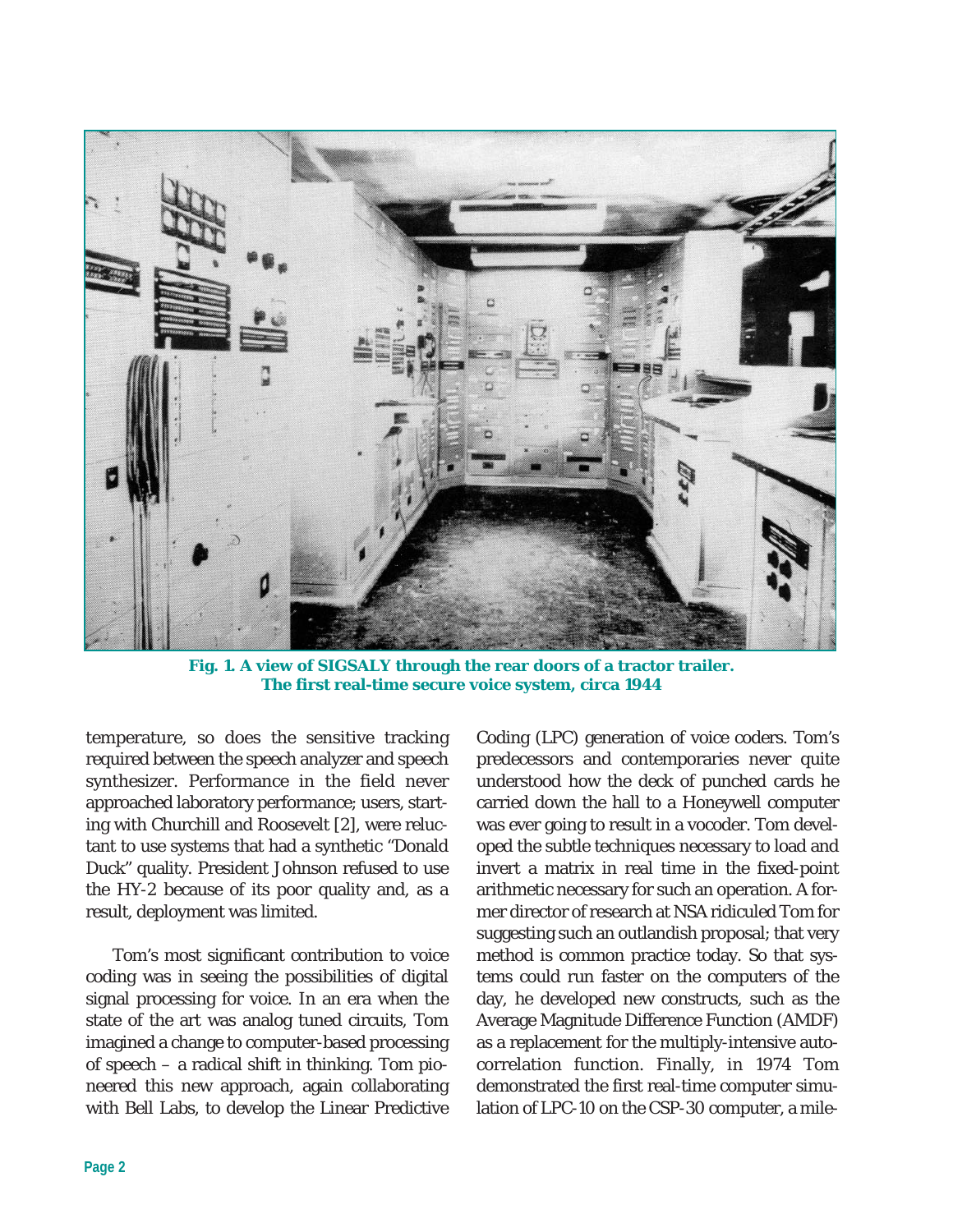

**Fig. 2. The KY-9 transistorized secure voice system, circa 1953**



**Tom Tremain at work on a prototype 1960s era Channel Vocoder**

stone in signal processing history. This led to a whole new family of NSA vocoder products, the STU products, built around the first generation of AMD2901/TRW multiplier-based high-speed bit-slice signal processors that forever changed the way voice coding was accomplished. Today's STU-III, shown in Figure 4, is the third-generation desktop telephone that uses an enhanced LPC-10 and supports secure voice users throughout the government. Voice coders, long associated only with exotic encryption schemes, are finding numerous applications today for wireless communications, voice mail, and synthetic voice applications. Today's voice coders used in satellite communications and hand-held digital cellular telephones are direct successors of Tom's early work.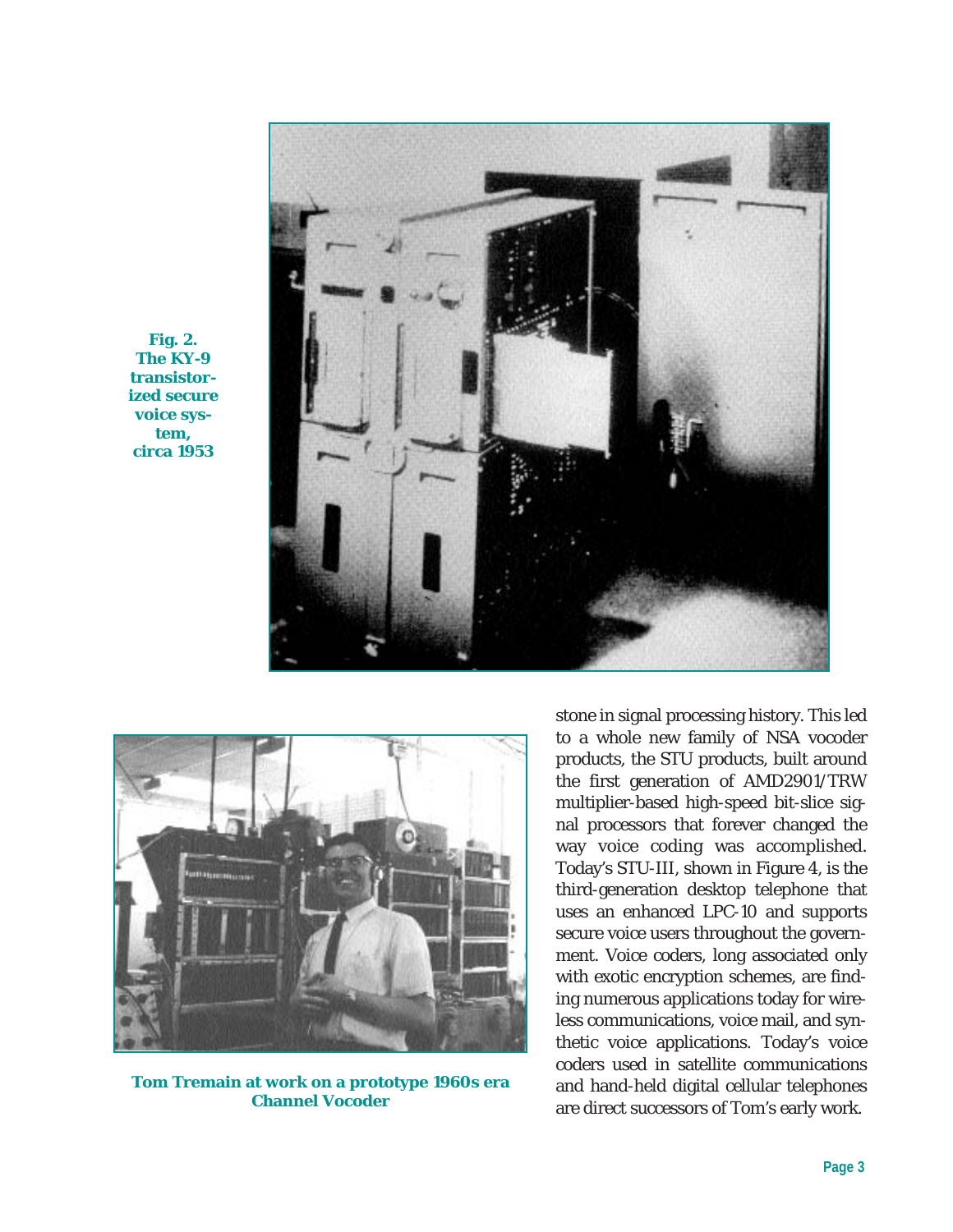

**Fig. 3. The HY-2 channel vocoder, circa 1961**



**Fig. 4. The STU-III secure voice terminal family, circa 1986**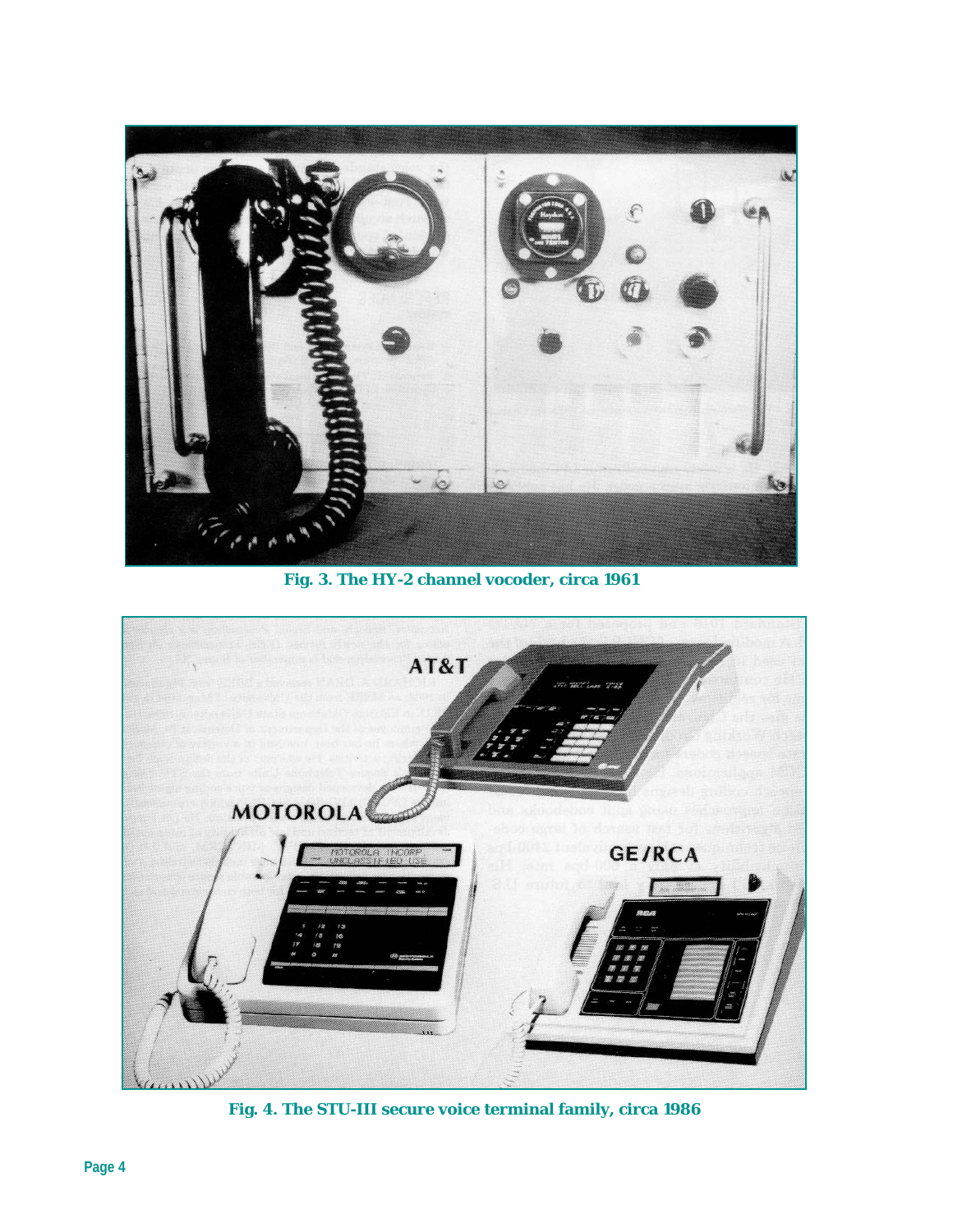Tom was the chairman of the U.S. government's Digital Voice Processing Consortium for over twenty years. He reported directly to the under secretary of defense for command, control, communications, and intelligence. The Consortium is the recognized U.S. government forum for voice algorithm developments. It promotes innovative research, removes duplication, evaluates new algorithms, and promotes technology insertion. Under Tom's leadership, the Consortium became a prestigious U.S. forum for advancing state-of-the-art speech technology research. The Consortium activities and Tom's personal designs have had a far reaching impact on operational and planned communications systems totaling billions of dollars of national assets. His voice compression work facilitated high-quality secure communications worldwide. Senior U.S. government officials, national communications leaders, and other senior scientists frequently sought his opinions. He instituted speech testing comparison standards, promoted the establishment of a world-recognized independent test facility, initiated innovative voice compression development programs, and started and monitored voice research programs at universities. His original work on continuously variable slope delta modulation, linear predictive coders, vocoders, adaptive predictive coders, code excited linear predictors, modem technology, channel simulation, and intelligibility and quality test methodology forms the basis of most voice communications used today. For these efforts, the secretary of defense awarded Tom with U.S. DoD Meritorious Civilian Service Medals in 1985 and 1992.

Tom chaired many of the IEEE ICASSP and Speech Tech sessions and was a primary organizer of early ICASSPs and Speech Coding Workshops. He personally disseminated throughout the world the LPC source code that enabled much of today's research. He was solely responsible for LPC being the ubiquitous low-rate speech coder of its day. He published numerous extensively referenced papers. One of his papers

[3] on LPC is perhaps the most widely referenced paper in speech coding.

Tom's later achievements were as numerous and important as his long-term successes. His team's Code Excited Linear Prediction (CELP) speech coder, used in the STU-III, was endorsed as Federal Standard 1016 and proposed for a



**Tom Tremain (left) was recognized by the IEEE in 1993 with a special award "For his major contributions and sustained leadership in digital speech coding, modem technology, and U.S. and NATO standards for speech coding and communication." [4]**

NATO standard. A modified form of CELP is the basis of the algorithm used in North American digital cellular systems.

Tom was also the chairman of the NATO Narrowband Speech Working Group where he introduced low bit rate speech coders for HF ECCM and VHF/UHF ECCM applications. He led research in low bit rate speech coding designs by developing vector quantization approaches using split codebooks and tree-based algorithms for fast search of large codebooks. These techniques achieve equivalent 2400-bps speech intelligibility at only a 600-bps rate.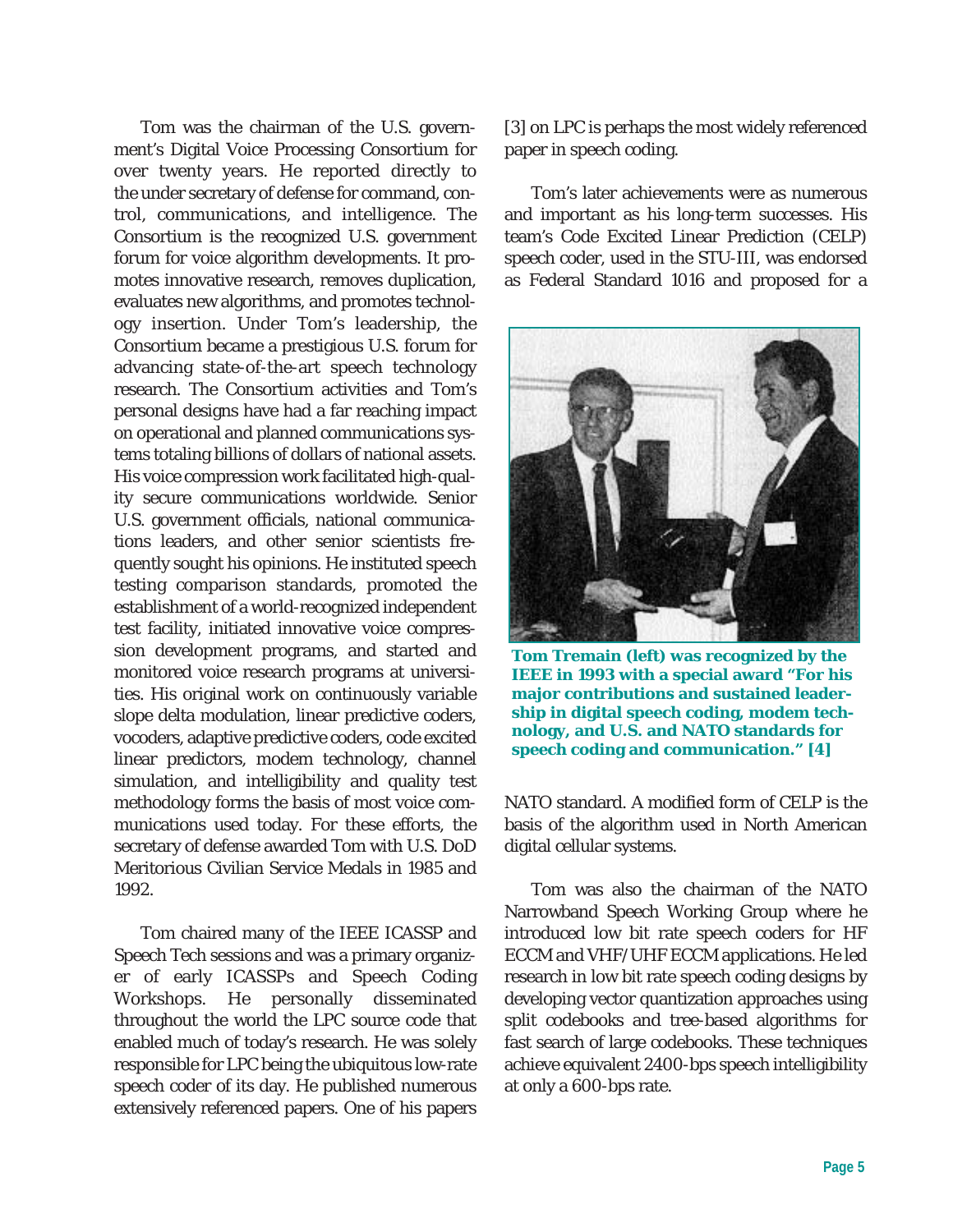In looking back on Tom's career, one might point to the voice standards that he set or theorganizations that he chaired as a measure of his overall contribution. Tom would more likely have pointed not to his own research accomplishments, but rather to the new generation of speech researchers that he mentored who still carry on his work.



**The authors and their colleagues. Photo was taken in front of "SIGSALY" exhibit at its October 13, 2000, unveiling ceremony at the National Cryptologic Museum. Those pictured span four generations of voice coding and information security researchers. From left: Mary "Tina" A. Kohler, who worked on code excited linear predictive coding (CELP) and led the evaluation of the current generation of MELP vocoders; Joseph P. Campbell, Jr., who worked on LPC and led the CELP team; Mitchell R. Brown, who dismantled SIGSALYs and developed analog vocoders; Mahlon E. Doyle, who operated a SIGSALY and became a leading cryptographic designer; and Richard A. Dean, who worked on digital vocoders (including LPC).**